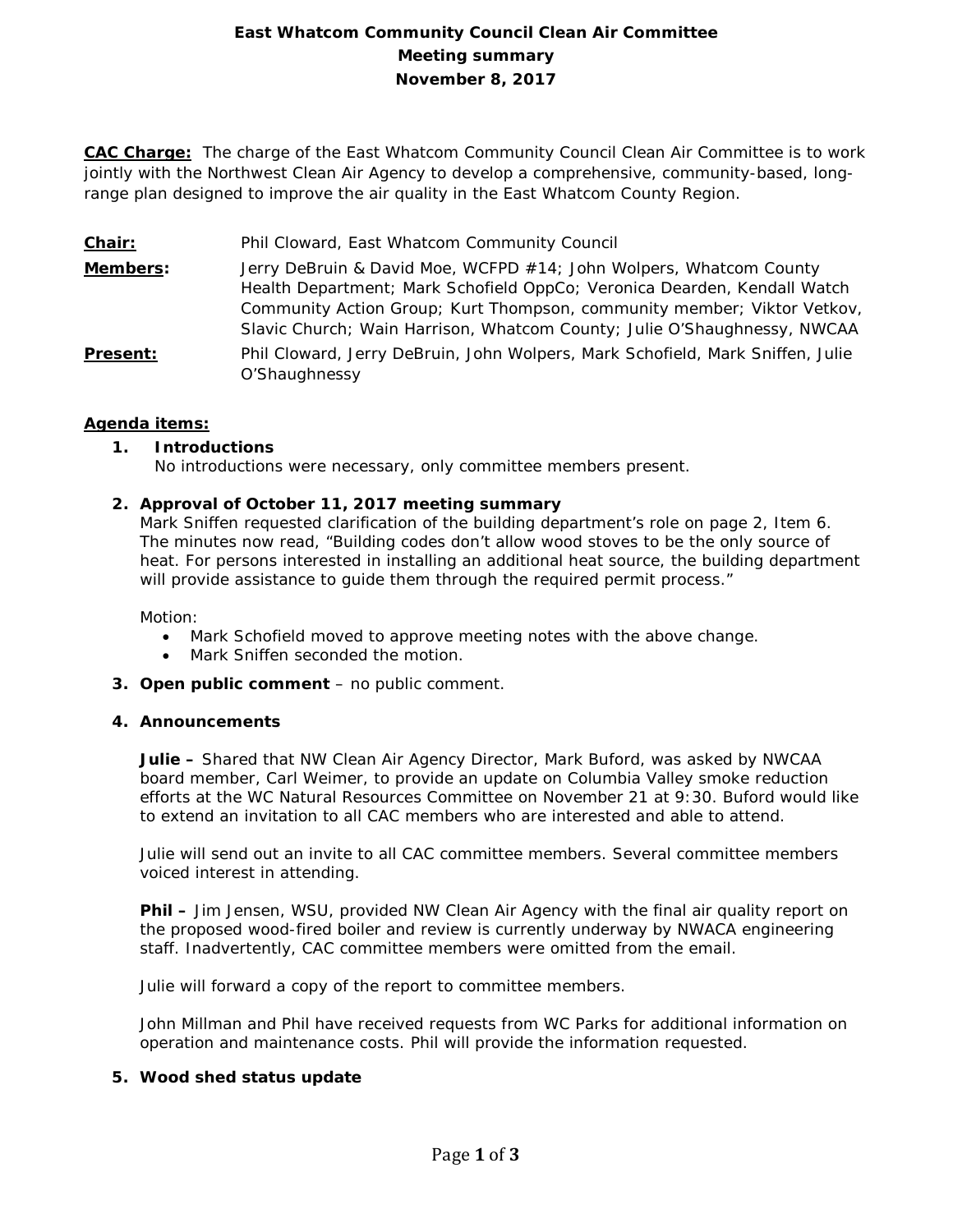**Phil –** Phil will provide Julie with a list of material(s) needed to finish the last few wood sheds being constructed by Mount Baker High School list. Although there has been community interest to pick up their wood shed, deliveries will be done by volunteers once all wood shed construction is complete.

# **6. Air quality & complaint status update**

## **Air quality**

**Julie –** Air quality exceeded the 24-hour average, 35 microgram standard at the end of October due to cold and stagnant weather conditions. More stagnant weather patterns are predicted this winter.

**Phil –** Observed that the air cleared up quickly once the sun came up.

**Jerry –** Added that a strong northeast wind came in and quickly cleared up the air.

**Mark Schofield –** Asked how NWCAA's calling of the voluntary burn ban corresponds with the poor air quality.

**Seth –** Commented that it was called on Friday in anticipation of the projected stagnant weather pattern.

**Mark Schofield –** Shared an OppCo employee's concern, that a person in an influential position is verbally minimizing the possibility of burn bans being called. Mark shared so that CAC committee members can provide accurate information to avoid miscommunication.

### **Complaints**

**Julie –** Two air quality complaints were received since our last meeting. Both referenced outdoor burning.

### **7. Biomass Committee update**

### **Wood bank**

**Phil –** A lease has been secured for the location of the wood bank. Working to secure the type of building to be used for wood storage. In the meantime, approximately 350 cords of wood have been purchased for next wood-heating season. The wood bank has started and some dry wood has been brought in, but it won't be enough for this winter.

# **8. NWCAA air quality burn ban communication strategy**

**Seth –** Provided an update on the voluntary ban that was called at the end of October. The notification process is essentially the same process that will be used to call a burn ban. The first step is to send out a notification email that included CAC members. The second, is to send out a news release to different media folks, update NWCAA website, post on Facebook, tag WCFD #14, KendallWatch and the resource center. Seth also did an interview with the Bellingham Herald.

A few refinements are necessary, but overall the process went well. Received positive feedback and also had a citizen share the importance of burning responsibly and of clean air on Facebook.

Shared Jessica Bee's observation that community members are being more careful with their burning practices and that local wood vendors are aware of the air quality concerns and are providing fully seasoned wood.